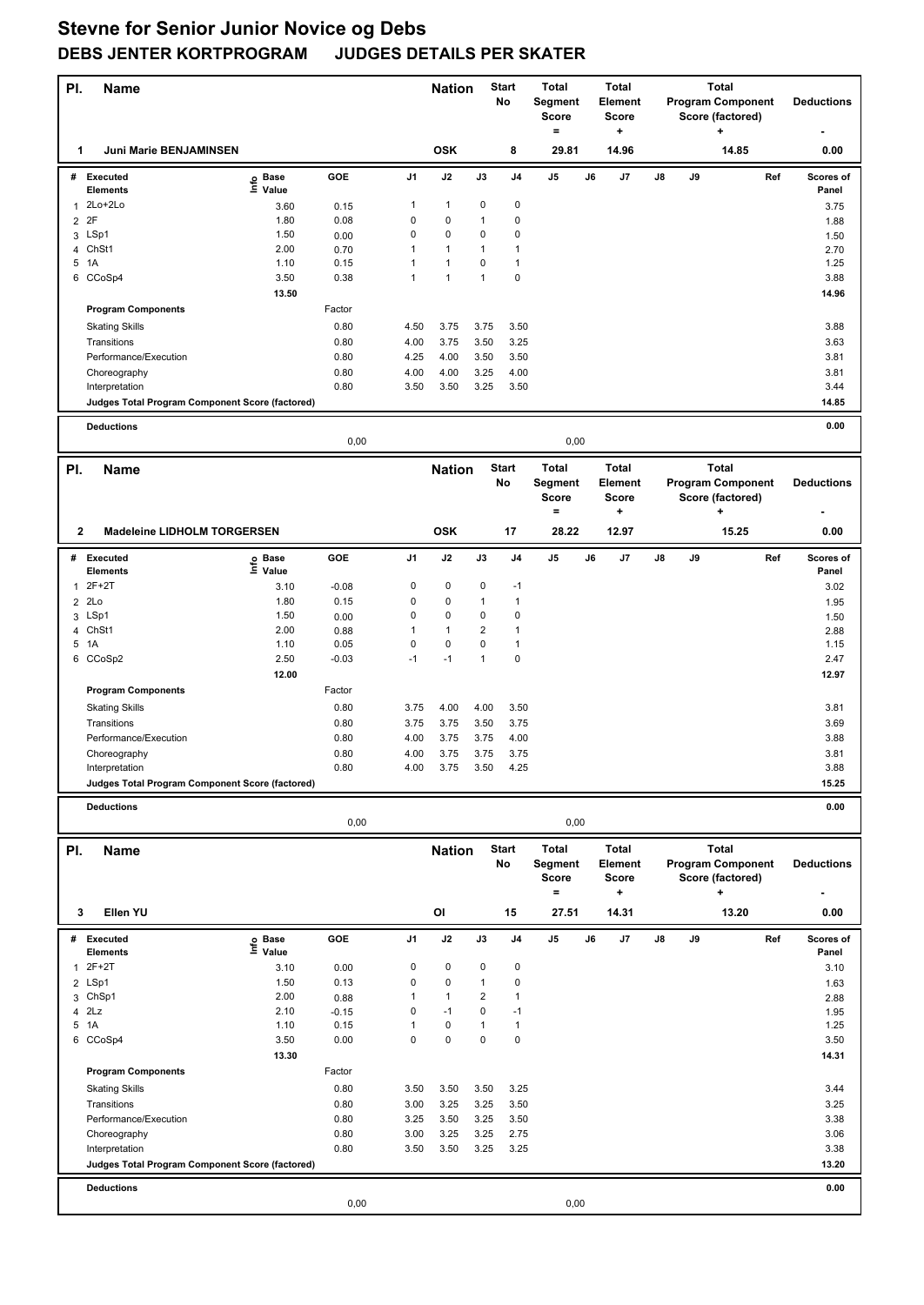| PI.            | <b>Name</b>                                     |                              |                 |              | <b>Nation</b>     |              | <b>Start</b><br>No | <b>Total</b><br>Segment<br><b>Score</b><br>$\qquad \qquad =$ |    | <b>Total</b><br>Element<br><b>Score</b><br>٠ |    |    | <b>Total</b><br><b>Program Component</b><br>Score (factored)<br>÷ | <b>Deductions</b>         |
|----------------|-------------------------------------------------|------------------------------|-----------------|--------------|-------------------|--------------|--------------------|--------------------------------------------------------------|----|----------------------------------------------|----|----|-------------------------------------------------------------------|---------------------------|
| 4              | <b>Stine STÅLEN</b>                             |                              |                 |              | <b>TSK</b>        |              | 14                 | 22.82                                                        |    | 11.37                                        |    |    | 11.45                                                             | 0.00                      |
|                | # Executed<br>Elements                          | e Base<br>⊆ Value            | GOE             | J1           | J2                | J3           | J <sub>4</sub>     | J5                                                           | J6 | J7                                           | J8 | J9 |                                                                   | Ref<br>Scores of<br>Panel |
|                | $1 \t1A$                                        | 1.10                         | 0.00            | 0            | 0                 | 0            | $\pmb{0}$          |                                                              |    |                                              |    |    |                                                                   | 1.10                      |
|                | 2 2Lo                                           | 1.80                         | $-0.23$         | $-1$         | $-1$              | 0            | $-1$               |                                                              |    |                                              |    |    |                                                                   | 1.57                      |
|                | 3 LSp1                                          | 1.50                         | $-0.38$         | $-1$         | $-1$              | -2           | $-1$               |                                                              |    |                                              |    |    |                                                                   | 1.12                      |
|                | 4 2S+2T                                         | 2.60                         | $-0.25$         | $-1$         | $-1$              | $-2$         | $-1$               |                                                              |    |                                              |    |    |                                                                   | 2.35                      |
|                | 5 ChSp1                                         | 2.00                         | 0.10            | $-1$         | $\mathbf{1}$      | 1            | $-1$               |                                                              |    |                                              |    |    |                                                                   | 2.10                      |
|                | 6 CCoSp2                                        | 2.50                         | 0.63            | $\mathbf{1}$ | $\overline{2}$    | 1            | $\mathbf{1}$       |                                                              |    |                                              |    |    |                                                                   | 3.13                      |
|                |                                                 | 11.50                        |                 |              |                   |              |                    |                                                              |    |                                              |    |    |                                                                   | 11.37                     |
|                | <b>Program Components</b>                       |                              | Factor          |              |                   |              |                    |                                                              |    |                                              |    |    |                                                                   |                           |
|                | <b>Skating Skills</b>                           |                              | 0.80            | 3.25         | 3.25              | 3.25         | 3.00               |                                                              |    |                                              |    |    |                                                                   | 3.19                      |
|                | Transitions                                     |                              | 0.80            | 2.75         | 3.00              | 2.75         | 2.25               |                                                              |    |                                              |    |    |                                                                   | 2.69                      |
|                | Performance/Execution                           |                              | 0.80            | 3.25         | 3.25              | 3.00         | 2.75               |                                                              |    |                                              |    |    |                                                                   | 3.06                      |
|                | Choreography                                    |                              | 0.80            | 3.00         | 3.00              | 2.75         | 2.25               |                                                              |    |                                              |    |    |                                                                   | 2.75                      |
|                | Interpretation                                  |                              | 0.80            | 3.25         | 2.75              | 2.75         | 1.75               |                                                              |    |                                              |    |    |                                                                   | 2.63                      |
|                | Judges Total Program Component Score (factored) |                              |                 |              |                   |              |                    |                                                              |    |                                              |    |    |                                                                   | 11.45                     |
|                | <b>Deductions</b>                               |                              | 0,00            |              |                   |              |                    | 0,00                                                         |    |                                              |    |    |                                                                   | 0.00                      |
| PI.            | <b>Name</b>                                     |                              |                 |              | <b>Nation</b>     |              | <b>Start</b>       | <b>Total</b>                                                 |    | <b>Total</b>                                 |    |    | <b>Total</b>                                                      |                           |
|                |                                                 |                              |                 |              |                   |              | No                 | Segment<br><b>Score</b>                                      |    | Element<br><b>Score</b>                      |    |    | <b>Program Component</b><br>Score (factored)                      | <b>Deductions</b>         |
| 5              | Jannicke Ferger PEDERSEN                        |                              |                 |              | OI                |              | 18                 | $\equiv$<br>22.67                                            |    | ٠<br>11.82                                   |    |    | ٠<br>10.85                                                        | 0.00                      |
|                | # Executed                                      |                              | GOE             | J1           | J2                | J3           | J4                 | J5                                                           | J6 | J7                                           | J8 | J9 |                                                                   | Ref<br>Scores of          |
|                | <b>Elements</b>                                 | e Base<br>⊆ Value            |                 |              |                   |              |                    |                                                              |    |                                              |    |    |                                                                   | Panel                     |
| 1              | 2Lo                                             | 1.80                         | 0.00            | 0            | 0                 | 1            | $-1$               |                                                              |    |                                              |    |    |                                                                   | 1.80                      |
| 2              | ChSp1                                           | 2.00                         | 0.35            | 0            | $\pmb{0}$         | 1            | $\mathbf{1}$       |                                                              |    |                                              |    |    |                                                                   | 2.35                      |
|                | 3 CCoSp3                                        | 3.00                         | $-0.08$         | 0            | 0                 | 0            | $-1$               |                                                              |    |                                              |    |    |                                                                   | 2.92                      |
| 4              | $2F+1T$                                         | 2.20                         | 0.00            | 0            | 0                 | 0            | 0                  |                                                              |    |                                              |    |    |                                                                   | 2.20                      |
|                | 5 LSp1                                          | 1.50                         | $-0.15$         | 0            | $-1$              | 0            | $-1$               |                                                              |    |                                              |    |    |                                                                   | 1.35                      |
|                | 6 1A                                            | 1.10                         | 0.10            | $\mathbf{1}$ | $\mathbf{1}$      | 0            | $\mathbf 0$        |                                                              |    |                                              |    |    |                                                                   | 1.20                      |
|                |                                                 | 11.60                        |                 |              |                   |              |                    |                                                              |    |                                              |    |    |                                                                   | 11.82                     |
|                | <b>Program Components</b>                       |                              | Factor          |              |                   |              |                    |                                                              |    |                                              |    |    |                                                                   |                           |
|                | <b>Skating Skills</b>                           |                              | 0.80            | 3.00         | 3.25              | 3.25         | 2.50               |                                                              |    |                                              |    |    |                                                                   | 3.00                      |
|                | Transitions                                     |                              | 0.80            | 2.50         | 2.75              | 2.75         | 2.25               |                                                              |    |                                              |    |    |                                                                   | 2.56                      |
|                | Performance/Execution                           |                              | 0.80            | 2.75         | 3.00              | 3.00         | 2.50               |                                                              |    |                                              |    |    |                                                                   | 2.81                      |
|                | Choreography<br>Interpretation                  |                              | 0.80<br>0.80    | 3.00<br>2.50 | 3.00<br>2.50      | 3.00<br>3.00 | 2.00<br>1.75       |                                                              |    |                                              |    |    |                                                                   | 2.75<br>2.44              |
|                | Judges Total Program Component Score (factored) |                              |                 |              |                   |              |                    |                                                              |    |                                              |    |    |                                                                   | 10.85                     |
|                |                                                 |                              |                 |              |                   |              |                    |                                                              |    |                                              |    |    |                                                                   |                           |
|                | <b>Deductions</b>                               |                              | 0,00            |              |                   |              |                    | 0,00                                                         |    |                                              |    |    |                                                                   | 0.00                      |
| PI.            | <b>Name</b>                                     |                              |                 |              | <b>Nation</b>     |              | <b>Start</b>       | <b>Total</b>                                                 |    | <b>Total</b>                                 |    |    | <b>Total</b>                                                      |                           |
|                |                                                 |                              |                 |              |                   |              | No                 | Segment                                                      |    | Element                                      |    |    | <b>Program Component</b>                                          | <b>Deductions</b>         |
|                |                                                 |                              |                 |              |                   |              |                    | <b>Score</b><br>$\equiv$                                     |    | Score<br>۰                                   |    |    | Score (factored)<br>٠                                             |                           |
| 6              | Mathilde Austdahl SANDØY                        |                              |                 |              | OI                |              | 4                  | 19.17                                                        |    | 10.02                                        |    |    | 9.15                                                              | 0.00                      |
|                | # Executed                                      |                              | GOE             | J1           | J2                | J3           | J4                 | J5                                                           | J6 | J7                                           | J8 | J9 |                                                                   | Ref<br>Scores of          |
|                | <b>Elements</b>                                 | e Base<br><sup>⊑</sup> Value |                 |              |                   |              |                    |                                                              |    |                                              |    |    |                                                                   | Panel                     |
|                | 2Lo+2T                                          | 3.10                         | $-0.60$         | -2           | -2                | -2           | -2                 |                                                              |    |                                              |    |    |                                                                   | 2.50                      |
| $\overline{2}$ | CCoSp1                                          | 2.00                         | $-0.23$         | $-1$         | $-1$              | 0            | $-1$               |                                                              |    |                                              |    |    |                                                                   | 1.77                      |
|                | $3$ $2F<$                                       | 1.30<br>$\,<$                | $-0.30$         | $-2$         | $-1$              | 0            | $-1$               |                                                              |    |                                              |    |    |                                                                   | 1.00                      |
| 4              | 1A<br>5 ChSp1                                   | 1.10<br>2.00                 | $-0.05$<br>0.35 | $-1$<br>0    | 0<br>$\mathbf{1}$ | 1<br>1       | $-1$<br>$\pmb{0}$  |                                                              |    |                                              |    |    |                                                                   | 1.05<br>2.35              |
|                | 6 LSp1                                          | 1.50                         | $-0.15$         | 0            | 0                 | 0            | $-2$               |                                                              |    |                                              |    |    |                                                                   | 1.35                      |
|                |                                                 | 11.00                        |                 |              |                   |              |                    |                                                              |    |                                              |    |    |                                                                   | 10.02                     |
|                | <b>Program Components</b>                       |                              | Factor          |              |                   |              |                    |                                                              |    |                                              |    |    |                                                                   |                           |
|                | <b>Skating Skills</b>                           |                              | 0.80            | 2.25         | 2.50              | 3.00         | 1.75               |                                                              |    |                                              |    |    |                                                                   | 2.38                      |
|                | Transitions                                     |                              | 0.80            | 2.00         | 2.00              | 2.75         | 2.25               |                                                              |    |                                              |    |    |                                                                   | 2.25                      |
|                | Performance/Execution                           |                              | 0.80            | 2.25         | 2.25              | 2.75         | 2.25               |                                                              |    |                                              |    |    |                                                                   | 2.38                      |
|                | Choreography                                    |                              | 0.80            | 2.25         | 2.25              | 3.00         | 1.75               |                                                              |    |                                              |    |    |                                                                   | 2.31                      |
|                | Interpretation                                  |                              | 0.80            | 2.25         | 2.25              | 2.50         | 1.50               |                                                              |    |                                              |    |    |                                                                   | 2.13                      |
|                | Judges Total Program Component Score (factored) |                              |                 |              |                   |              |                    |                                                              |    |                                              |    |    |                                                                   | 9.15                      |
|                | <b>Deductions</b>                               |                              |                 |              |                   |              |                    |                                                              |    |                                              |    |    |                                                                   | 0.00                      |
|                |                                                 |                              | 0,00            |              |                   |              |                    | 0,00                                                         |    |                                              |    |    |                                                                   |                           |

< Under-rotated jump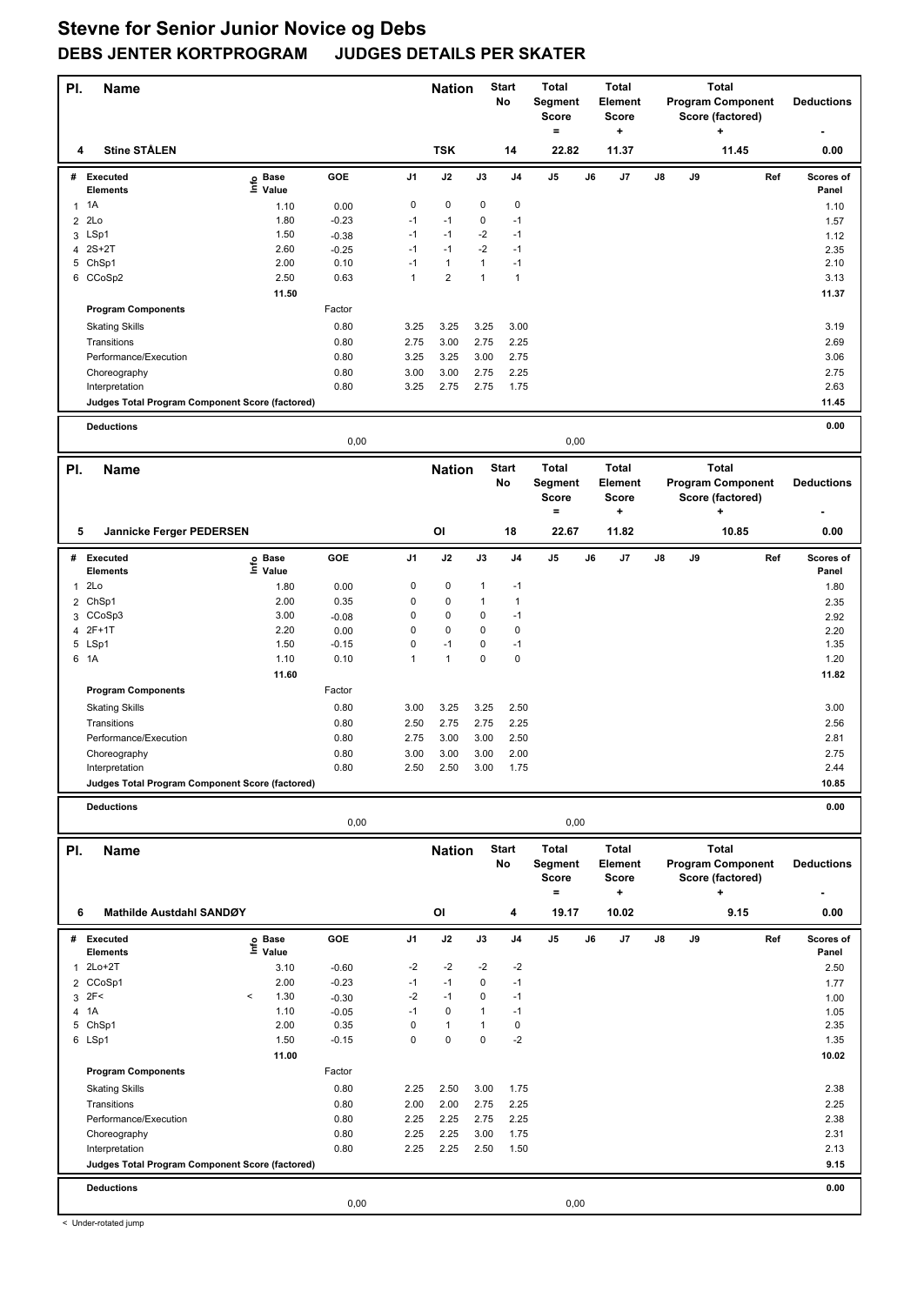| PI.            | <b>Name</b>                                     |      |                      |                   |                | <b>Nation</b> |             | <b>Start</b><br>No | <b>Total</b><br>Segment<br><b>Score</b><br>۰ |      | <b>Total</b><br>Element<br><b>Score</b><br>÷ |               |    | Total<br><b>Program Component</b><br>Score (factored)<br>÷ | <b>Deductions</b>         |
|----------------|-------------------------------------------------|------|----------------------|-------------------|----------------|---------------|-------------|--------------------|----------------------------------------------|------|----------------------------------------------|---------------|----|------------------------------------------------------------|---------------------------|
| 7              | <b>Ida BERTHELSEN</b>                           |      |                      |                   |                | <b>OI</b>     |             | 9                  | 18.25                                        |      | 8.95                                         |               |    | 10.30                                                      | 1.00                      |
| #              | <b>Executed</b><br><b>Elements</b>              | lnfo | <b>Base</b><br>Value | <b>GOE</b>        | J <sub>1</sub> | J2            | J3          | J <sub>4</sub>     | J <sub>5</sub>                               | J6   | J7                                           | $\mathsf{J}8$ | J9 | Ref                                                        | <b>Scores of</b><br>Panel |
| 1              | 2Lo<<                                           | <<   | 0.50                 | $-0.30$           | $-3$           | $-3$          | $-3$        | $-3$               |                                              |      |                                              |               |    |                                                            | 0.20                      |
| $\overline{2}$ | $2S+1Lo$                                        |      | 1.80                 | $-0.10$           | $\mathbf 0$    | $\mathbf 0$   | $\mathbf 0$ | $-2$               |                                              |      |                                              |               |    |                                                            | 1.70                      |
| 3              | ChSp1                                           |      | 2.00                 | 0.35              | 0              | $\mathbf 0$   |             | $\mathbf{1}$       |                                              |      |                                              |               |    |                                                            | 2.35                      |
| 4              | CCoSp1                                          |      | 2.00                 | $-0.08$           | 0              | $\mathbf 0$   | 0           | $-1$               |                                              |      |                                              |               |    |                                                            | 1.92                      |
| 5              | 1A                                              |      | 1.10                 | 0.05              | $\Omega$       | $\mathbf{1}$  | $\Omega$    | 0                  |                                              |      |                                              |               |    |                                                            | 1.15                      |
|                | 6 LSp1                                          |      | 1.50                 | 0.13              | 0              | 1             | $\mathbf 0$ | $\mathbf 0$        |                                              |      |                                              |               |    |                                                            | 1.63                      |
|                |                                                 |      | 8.90                 |                   |                |               |             |                    |                                              |      |                                              |               |    |                                                            | 8.95                      |
|                | <b>Program Components</b>                       |      |                      | Factor            |                |               |             |                    |                                              |      |                                              |               |    |                                                            |                           |
|                | <b>Skating Skills</b>                           |      |                      | 0.80              | 2.75           | 2.25          | 2.75        | 2.00               |                                              |      |                                              |               |    |                                                            | 2.44                      |
|                | Transitions                                     |      |                      | 0.80              | 2.50           | 2.50          | 2.50        | 2.50               |                                              |      |                                              |               |    |                                                            | 2.50                      |
|                | Performance/Execution                           |      |                      | 0.80              | 2.50           | 2.75          | 2.50        | 3.00               |                                              |      |                                              |               |    |                                                            | 2.69                      |
|                | Choreography                                    |      |                      | 0.80              | 2.75           | 2.75          | 2.75        | 2.50               |                                              |      |                                              |               |    |                                                            | 2.69                      |
|                | Interpretation                                  |      |                      | 0.80              | 2.75           | 2.50          | 2.75        | 2.25               |                                              |      |                                              |               |    |                                                            | 2.56                      |
|                | Judges Total Program Component Score (factored) |      |                      |                   |                |               |             |                    |                                              |      |                                              |               |    |                                                            | 10.30                     |
|                | <b>Deductions</b>                               |      |                      | Falls:<br>$-1.00$ |                |               |             |                    |                                              |      |                                              |               |    |                                                            | $-1.00$                   |
|                |                                                 |      |                      | 0,00              |                |               |             |                    |                                              | 0,00 |                                              |               |    |                                                            |                           |

|                | << Downgraded jump                              |                                  |         |                |               |              |                    |                                              |       |                                              |    |    |                                                                   |                    |
|----------------|-------------------------------------------------|----------------------------------|---------|----------------|---------------|--------------|--------------------|----------------------------------------------|-------|----------------------------------------------|----|----|-------------------------------------------------------------------|--------------------|
| PI.            | <b>Name</b>                                     |                                  |         |                | <b>Nation</b> |              | <b>Start</b><br>No | <b>Total</b><br>Segment<br><b>Score</b><br>۰ |       | <b>Total</b><br>Element<br><b>Score</b><br>٠ |    |    | <b>Total</b><br><b>Program Component</b><br>Score (factored)<br>٠ | <b>Deductions</b>  |
| 8              | <b>Benedicte ABELLO</b>                         |                                  |         |                | <b>LKK</b>    |              | 3                  |                                              | 18.05 | 8.30                                         |    |    | 9.75                                                              | 0.00               |
| #              | Executed<br><b>Elements</b>                     | <b>Base</b><br>e Base<br>⊑ Value | GOE     | J <sub>1</sub> | J2            | J3           | J <sub>4</sub>     | J <sub>5</sub>                               | J6    | J7                                           | J8 | J9 | Ref                                                               | Scores of<br>Panel |
| $\mathbf{1}$   | $1F+1Lo$                                        | 1.00                             | $-0.30$ | $-3$           | $-3$          | $-3$         | $-3$               |                                              |       |                                              |    |    |                                                                   | 0.70               |
| $\overline{2}$ | ChSt1                                           | 2.00                             | 0.53    | $\mathbf{1}$   | $\mathbf{1}$  | $\mathbf{1}$ | 0                  |                                              |       |                                              |    |    |                                                                   | 2.53               |
| 3              | 2S                                              | 1.30                             | 0.00    | 0              | $\mathbf 0$   | $\mathbf 0$  | 0                  |                                              |       |                                              |    |    |                                                                   | 1.30               |
|                | 4 LSp1                                          | 1.50                             | $-0.30$ | $-1$           | $-1$          | $-1$         | $-1$               |                                              |       |                                              |    |    |                                                                   | 1.20               |
| 5              | 1A                                              | 1.10                             | 0.00    | 0              | 0             | $\mathbf 0$  | 0                  |                                              |       |                                              |    |    |                                                                   | 1.10               |
| 6              | CCoSp1                                          | 2.00                             | $-0.53$ | $-2$           | $-2$          | $-1$         | $-2$               |                                              |       |                                              |    |    |                                                                   | 1.47               |
|                |                                                 | 8.90                             |         |                |               |              |                    |                                              |       |                                              |    |    |                                                                   | 8.30               |
|                | <b>Program Components</b>                       |                                  | Factor  |                |               |              |                    |                                              |       |                                              |    |    |                                                                   |                    |
|                | <b>Skating Skills</b>                           |                                  | 0.80    | 2.75           | 2.75          | 2.50         | 2.25               |                                              |       |                                              |    |    |                                                                   | 2.56               |
|                | Transitions                                     |                                  | 0.80    | 2.50           | 2.75          | 2.00         | 1.50               |                                              |       |                                              |    |    |                                                                   | 2.19               |
|                | Performance/Execution                           |                                  | 0.80    | 2.50           | 2.75          | 2.50         | 2.25               |                                              |       |                                              |    |    |                                                                   | 2.50               |
|                | Choreography                                    |                                  | 0.80    | 2.75           | 2.75          | 2.25         | 1.75               |                                              |       |                                              |    |    |                                                                   | 2.38               |
|                | Interpretation                                  |                                  | 0.80    | 3.00           | 3.00          | 2.50         | 1.75               |                                              |       |                                              |    |    |                                                                   | 2.56               |
|                | Judges Total Program Component Score (factored) |                                  |         |                |               |              |                    |                                              |       |                                              |    |    |                                                                   | 9.75               |
|                | <b>Deductions</b>                               |                                  |         |                |               |              |                    |                                              |       |                                              |    |    |                                                                   | 0.00               |
|                |                                                 |                                  | 0,00    |                |               |              |                    |                                              | 0,00  |                                              |    |    |                                                                   |                    |

| PI. | Name                                            |                   |         |                | <b>Nation</b> |          | <b>Start</b><br>No | <b>Total</b><br>Segment<br><b>Score</b> |    | <b>Total</b><br>Element<br>Score |               |    | <b>Total</b><br><b>Program Component</b><br>Score (factored) | <b>Deductions</b>         |
|-----|-------------------------------------------------|-------------------|---------|----------------|---------------|----------|--------------------|-----------------------------------------|----|----------------------------------|---------------|----|--------------------------------------------------------------|---------------------------|
|     |                                                 |                   |         |                |               |          |                    | =                                       |    | ÷                                |               |    | ÷                                                            | ٠                         |
| 9   | <b>Christina BRYNJULFSEN</b>                    |                   |         |                | <b>BKK</b>    |          | 7                  | 17.31                                   |    | 8.46                             |               |    | 8.85                                                         | 0.00                      |
| #   | Executed<br><b>Elements</b>                     | e Base<br>⊑ Value | GOE     | J <sub>1</sub> | J2            | J3       | J <sub>4</sub>     | J <sub>5</sub>                          | J6 | J7                               | $\mathsf{J}8$ | J9 | Ref                                                          | <b>Scores of</b><br>Panel |
| 1   | 2Lo                                             | 1.80              | $-0.53$ | $-2$           | $-1$          | $-3$     | $-1$               |                                         |    |                                  |               |    |                                                              | 1.27                      |
|     | 2 2S+1T                                         | 1.70              | $-0.35$ | $-1$           | $-1$          | $-3$     | $-2$               |                                         |    |                                  |               |    |                                                              | 1.35                      |
|     | 3 CCoSp1                                        | 2.00              | $-0.15$ | -1             | $-1$          | 0        | 0                  |                                         |    |                                  |               |    |                                                              | 1.85                      |
|     | 4 LSp1                                          | 1.50              | $-0.23$ | 0              | $-1$          | $-1$     | -1                 |                                         |    |                                  |               |    |                                                              | 1.27                      |
|     | 5 ChSt1                                         | 2.00              | $-0.38$ | $-1$           | $-1$          | $\Omega$ | $-1$               |                                         |    |                                  |               |    |                                                              | 1.62                      |
|     | 6 1A                                            | 1.10              | 0.00    | 0              | $\mathbf 0$   | 0        | $\mathbf 0$        |                                         |    |                                  |               |    |                                                              | 1.10                      |
|     |                                                 | 10.10             |         |                |               |          |                    |                                         |    |                                  |               |    |                                                              | 8.46                      |
|     | <b>Program Components</b>                       |                   | Factor  |                |               |          |                    |                                         |    |                                  |               |    |                                                              |                           |
|     | <b>Skating Skills</b>                           |                   | 0.80    | 2.25           | 2.25          | 2.50     | 2.50               |                                         |    |                                  |               |    |                                                              | 2.38                      |
|     | Transitions                                     |                   | 0.80    | 2.25           | 2.00          | 2.00     | 2.00               |                                         |    |                                  |               |    |                                                              | 2.06                      |
|     | Performance/Execution                           |                   | 0.80    | 2.25           | 2.25          | 2.25     | 2.25               |                                         |    |                                  |               |    |                                                              | 2.25                      |
|     | Choreography                                    |                   | 0.80    | 2.50           | 2.25          | 2.50     | 1.75               |                                         |    |                                  |               |    |                                                              | 2.25                      |
|     | Interpretation                                  |                   | 0.80    | 2.25           | 2.25          | 2.25     | 1.75               |                                         |    |                                  |               |    |                                                              | 2.13                      |
|     | Judges Total Program Component Score (factored) |                   |         |                |               |          |                    |                                         |    |                                  |               |    |                                                              | 8.85                      |
|     | <b>Deductions</b>                               |                   |         |                |               |          |                    |                                         |    |                                  |               |    |                                                              | 0.00                      |
|     |                                                 |                   | 0,00    |                |               |          |                    | 0,00                                    |    |                                  |               |    |                                                              |                           |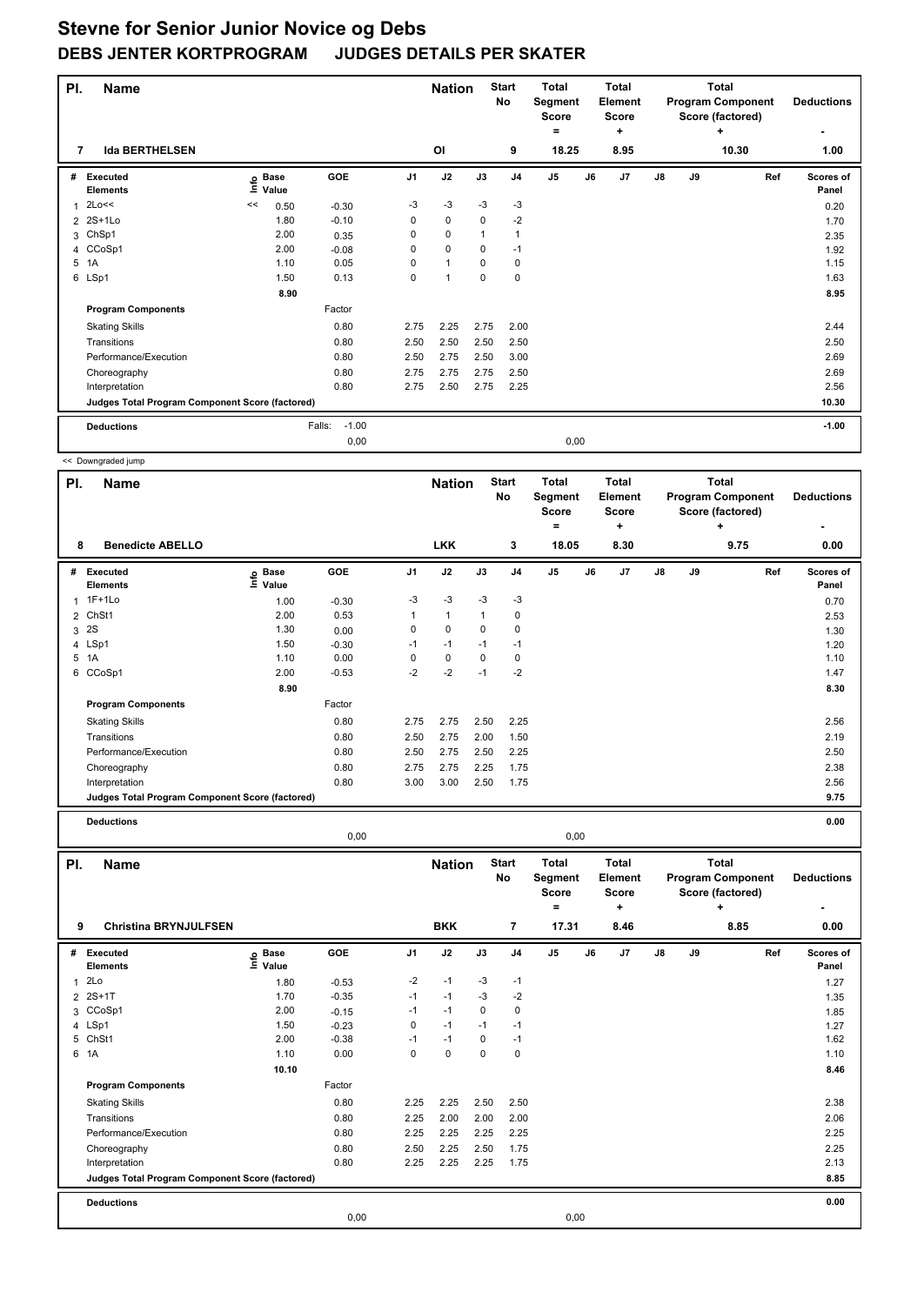| PI.            | <b>Name</b>                                            |                   |         |                | <b>Nation</b> |             | <b>Start</b><br>No | <b>Total</b><br>Segment<br><b>Score</b><br>$=$ |    | <b>Total</b><br>Element<br><b>Score</b><br>÷ |    |    | <b>Total</b><br><b>Program Component</b><br>Score (factored)<br>٠ |     | <b>Deductions</b>  |
|----------------|--------------------------------------------------------|-------------------|---------|----------------|---------------|-------------|--------------------|------------------------------------------------|----|----------------------------------------------|----|----|-------------------------------------------------------------------|-----|--------------------|
| 10             | <b>Stine Thomle KARLSEN</b>                            |                   |         |                | <b>RKK</b>    |             | $\mathbf 2$        | 17.00                                          |    | 7.85                                         |    |    | 9.15                                                              |     | 0.00               |
|                | # Executed<br>Elements                                 | e Base<br>⊑ Value | GOE     | J <sub>1</sub> | J2            | J3          | J <sub>4</sub>     | $\mathsf{J}5$                                  | J6 | J7                                           | J8 | J9 |                                                                   | Ref | Scores of<br>Panel |
| $\mathbf{1}$   | 2T                                                     | 1.30              | $-0.05$ | $-1$           | 0             | $\pmb{0}$   | $\mathbf 0$        |                                                |    |                                              |    |    |                                                                   |     | 1.25               |
| $\overline{2}$ | 2S+COMBO                                               | 1.30              | $-0.60$ | $-3$           | $-3$          | $-3$        | $-3$               |                                                |    |                                              |    |    |                                                                   |     | 0.70               |
| 3              | CCoSp1                                                 | 2.00              | $-0.60$ | $-2$           | $-3$          | $-2$        | $-1$               |                                                |    |                                              |    |    |                                                                   |     | 1.40               |
| 4              | ChSt1                                                  | 2.00              | 0.05    | 0              | $\mathbf{1}$  | $\pmb{0}$   | $-1$               |                                                |    |                                              |    |    |                                                                   |     | 2.05               |
| 5              | 1A                                                     | 1.10              | 0.00    | 0              | $\mathbf 0$   | $\mathbf 0$ | $\mathbf 0$        |                                                |    |                                              |    |    |                                                                   |     | 1.10               |
|                | 6 LSp1                                                 | 1.50              | $-0.15$ | $-1$           | $-1$          | 0           | $\mathbf 0$        |                                                |    |                                              |    |    |                                                                   |     | 1.35               |
|                |                                                        | 9.20              |         |                |               |             |                    |                                                |    |                                              |    |    |                                                                   |     | 7.85               |
|                | <b>Program Components</b>                              |                   | Factor  |                |               |             |                    |                                                |    |                                              |    |    |                                                                   |     |                    |
|                | <b>Skating Skills</b>                                  |                   | 0.80    | 2.50           | 2.25          | 2.25        | 2.25               |                                                |    |                                              |    |    |                                                                   |     | 2.31               |
|                | Transitions                                            |                   | 0.80    | 2.50           | 2.25          | 2.00        | 1.75               |                                                |    |                                              |    |    |                                                                   |     | 2.13               |
|                | Performance/Execution                                  |                   | 0.80    | 2.50           | 2.50          | 2.25        | 1.75               |                                                |    |                                              |    |    |                                                                   |     | 2.25               |
|                | Choreography                                           |                   | 0.80    | 2.75           | 2.25          | 2.25        | 2.50               |                                                |    |                                              |    |    |                                                                   |     | 2.44               |
|                | Interpretation                                         |                   | 0.80    | 2.25           | 2.25          | $2.50\,$    | 2.25               |                                                |    |                                              |    |    |                                                                   |     | 2.31               |
|                | Judges Total Program Component Score (factored)        |                   |         |                |               |             |                    |                                                |    |                                              |    |    |                                                                   |     | 9.15               |
|                | <b>Deductions</b>                                      |                   |         |                |               |             |                    |                                                |    |                                              |    |    |                                                                   |     | 0.00               |
|                |                                                        |                   | 0,00    |                |               |             |                    | 0,00                                           |    |                                              |    |    |                                                                   |     |                    |
|                |                                                        |                   |         |                |               |             | <b>Start</b>       | <b>Total</b>                                   |    | <b>Total</b>                                 |    |    | <b>Total</b>                                                      |     |                    |
| PI.            | <b>Name</b>                                            |                   |         |                | <b>Nation</b> |             | No                 | Segment                                        |    | <b>Element</b>                               |    |    | <b>Program Component</b>                                          |     | <b>Deductions</b>  |
|                |                                                        |                   |         |                |               |             |                    | <b>Score</b>                                   |    | <b>Score</b>                                 |    |    | Score (factored)                                                  |     |                    |
|                |                                                        |                   |         |                |               |             |                    | $=$                                            |    | +                                            |    |    | ٠                                                                 |     |                    |
| 11             | Sara STØRKSEN GRØVAN                                   |                   |         |                | <b>OSK</b>    |             | 5                  | 16.94                                          |    | 8.54                                         |    |    | 9.40                                                              |     | 1.00               |
|                |                                                        |                   |         |                |               |             |                    |                                                |    |                                              |    |    |                                                                   |     |                    |
| #              | Executed<br>Elements                                   | e Base<br>⊑ Value | GOE     | J <sub>1</sub> | J2            | J3          | J <sub>4</sub>     | J5                                             | J6 | J7                                           | J8 | J9 |                                                                   | Ref | Scores of<br>Panel |
| $\mathbf{1}$   | $2S+2T<<$                                              | <<<br>1.70        | $-0.50$ | $-3$           | $-3$          | $-2$        | $-2$               |                                                |    |                                              |    |    |                                                                   |     | 1.20               |
|                | 2 LSp1                                                 | 1.50              | $-0.15$ | 0              | $-1$          | 0           | $-1$               |                                                |    |                                              |    |    |                                                                   |     |                    |
| 3              | ChSp1                                                  | 2.00              | $-0.25$ | $-1$           | $-1$          | 0           | $\pmb{0}$          |                                                |    |                                              |    |    |                                                                   |     | 1.35<br>1.75       |
| $\overline{4}$ | 2Lo                                                    | 1.80              | $-0.53$ | $-2$           | $-2$          | $-1$        | $-2$               |                                                |    |                                              |    |    |                                                                   |     | 1.27               |
|                | 5 1A                                                   | 1.10              | $-0.05$ | 0              | $\pmb{0}$     | $-1$        | $\mathbf 0$        |                                                |    |                                              |    |    |                                                                   |     | 1.05               |
|                | 6 CCoSp1                                               | 2.00              | $-0.08$ | $-1$           | $\mathbf 0$   | $\mathbf 0$ | $\mathbf 0$        |                                                |    |                                              |    |    |                                                                   |     | 1.92               |
|                |                                                        | 10.10             |         |                |               |             |                    |                                                |    |                                              |    |    |                                                                   |     | 8.54               |
|                | <b>Program Components</b>                              |                   | Factor  |                |               |             |                    |                                                |    |                                              |    |    |                                                                   |     |                    |
|                | <b>Skating Skills</b>                                  |                   | 0.80    | 2.75           | 2.25          | 2.75        | 2.25               |                                                |    |                                              |    |    |                                                                   |     | 2.50               |
|                | Transitions                                            |                   | 0.80    | 3.00           | 3.00          | 2.50        | 2.00               |                                                |    |                                              |    |    |                                                                   |     | 2.63               |
|                | Performance/Execution                                  |                   | 0.80    | 2.25           | 2.50          | 2.50        | 1.50               |                                                |    |                                              |    |    |                                                                   |     | 2.19               |
|                | Choreography                                           |                   | 0.80    | 2.50           | 2.75          | 2.50        | 1.75               |                                                |    |                                              |    |    |                                                                   |     | 2.38               |
|                | Interpretation                                         |                   | 0.80    | 2.25           | 2.25          | 2.25        | 1.50               |                                                |    |                                              |    |    |                                                                   |     | 2.06               |
|                | <b>Judges Total Program Component Score (factored)</b> |                   |         |                |               |             |                    |                                                |    |                                              |    |    |                                                                   |     | 9.40               |
|                |                                                        |                   | $-1.00$ |                |               |             |                    |                                                |    |                                              |    |    |                                                                   |     |                    |
|                | <b>Deductions</b>                                      |                   | Falls:  |                |               |             |                    |                                                |    |                                              |    |    |                                                                   |     | $-1.00$            |
|                |                                                        |                   |         |                |               |             |                    |                                                |    |                                              |    |    |                                                                   |     |                    |
|                |                                                        |                   | 0,00    |                |               |             |                    | 0,00                                           |    |                                              |    |    |                                                                   |     |                    |
|                | << Downgraded jump                                     |                   |         |                |               |             | <b>Start</b>       |                                                |    | <b>Total</b>                                 |    |    | <b>Total</b>                                                      |     |                    |

| PI. | <b>Name</b>                                     |                   |                   |                | <b>Nation</b> |             | <b>Start</b><br>No | <b>Total</b><br>Segment<br><b>Score</b><br>= | <b>Total</b><br>Element<br>Score<br>÷ |               |    | <b>Total</b><br><b>Program Component</b><br>Score (factored)<br>÷ | <b>Deductions</b>  |
|-----|-------------------------------------------------|-------------------|-------------------|----------------|---------------|-------------|--------------------|----------------------------------------------|---------------------------------------|---------------|----|-------------------------------------------------------------------|--------------------|
| 12  | <b>Malin Elisabeth NORMANN</b>                  |                   |                   |                | <b>SSK</b>    |             | 16                 | 16.87                                        | 7.87                                  |               |    | 10.00                                                             | 1.00               |
| #   | Executed<br><b>Elements</b>                     | e Base<br>⊑ Value | <b>GOE</b>        | J <sub>1</sub> | J2            | J3          | J <sub>4</sub>     | J <sub>5</sub>                               | J6<br>J7                              | $\mathsf{J}8$ | J9 | Ref                                                               | Scores of<br>Panel |
| 1   | $2S+2Lo$                                        | 3.10              | $-0.90$           | $-3$           | $-3$          | $-3$        | $-3$               |                                              |                                       |               |    |                                                                   | 2.20               |
|     | 2 2F                                            | 1.80              | $-0.15$           | 0              | 0             | 0           | $-2$               |                                              |                                       |               |    |                                                                   | 1.65               |
|     | 3 LSp1                                          | 1.50              | $-0.68$           | $-2$           | $-2$          | $-3$        | $-2$               |                                              |                                       |               |    |                                                                   | 0.82               |
| 4   | ChSt1                                           | 2.00              | 0.00              | 0              | $\mathbf 0$   | $\mathbf 0$ | $\pmb{0}$          |                                              |                                       |               |    |                                                                   | 2.00               |
|     | 5 1A                                            | 1.10              | 0.10              | 0              | $\mathbf{1}$  | $\mathbf 0$ | $\mathbf{1}$       |                                              |                                       |               |    |                                                                   | 1.20               |
| 6   | CCoSp                                           | 0.00              | 0.00              |                |               |             |                    |                                              |                                       |               |    |                                                                   | 0.00               |
|     |                                                 | 9.50              |                   |                |               |             |                    |                                              |                                       |               |    |                                                                   | 7.87               |
|     | <b>Program Components</b>                       |                   | Factor            |                |               |             |                    |                                              |                                       |               |    |                                                                   |                    |
|     | <b>Skating Skills</b>                           |                   | 0.80              | 3.00           | 3.00          | 2.50        | 2.75               |                                              |                                       |               |    |                                                                   | 2.81               |
|     | Transitions                                     |                   | 0.80              | 3.00           | 3.00          | 2.00        | 2.25               |                                              |                                       |               |    |                                                                   | 2.56               |
|     | Performance/Execution                           |                   | 0.80              | 2.25           | 2.50          | 2.50        | 1.75               |                                              |                                       |               |    |                                                                   | 2.25               |
|     | Choreography                                    |                   | 0.80              | 2.75           | 2.75          | 2.50        | 2.00               |                                              |                                       |               |    |                                                                   | 2.50               |
|     | Interpretation                                  |                   | 0.80              | 2.50           | 2.75          | 2.00        | 2.25               |                                              |                                       |               |    |                                                                   | 2.38               |
|     | Judges Total Program Component Score (factored) |                   |                   |                |               |             |                    |                                              |                                       |               |    |                                                                   | 10.00              |
|     | <b>Deductions</b>                               |                   | $-1.00$<br>Falls: |                |               |             |                    |                                              |                                       |               |    |                                                                   | $-1.00$            |
|     |                                                 |                   | 0,00              |                |               |             |                    | 0,00                                         |                                       |               |    |                                                                   |                    |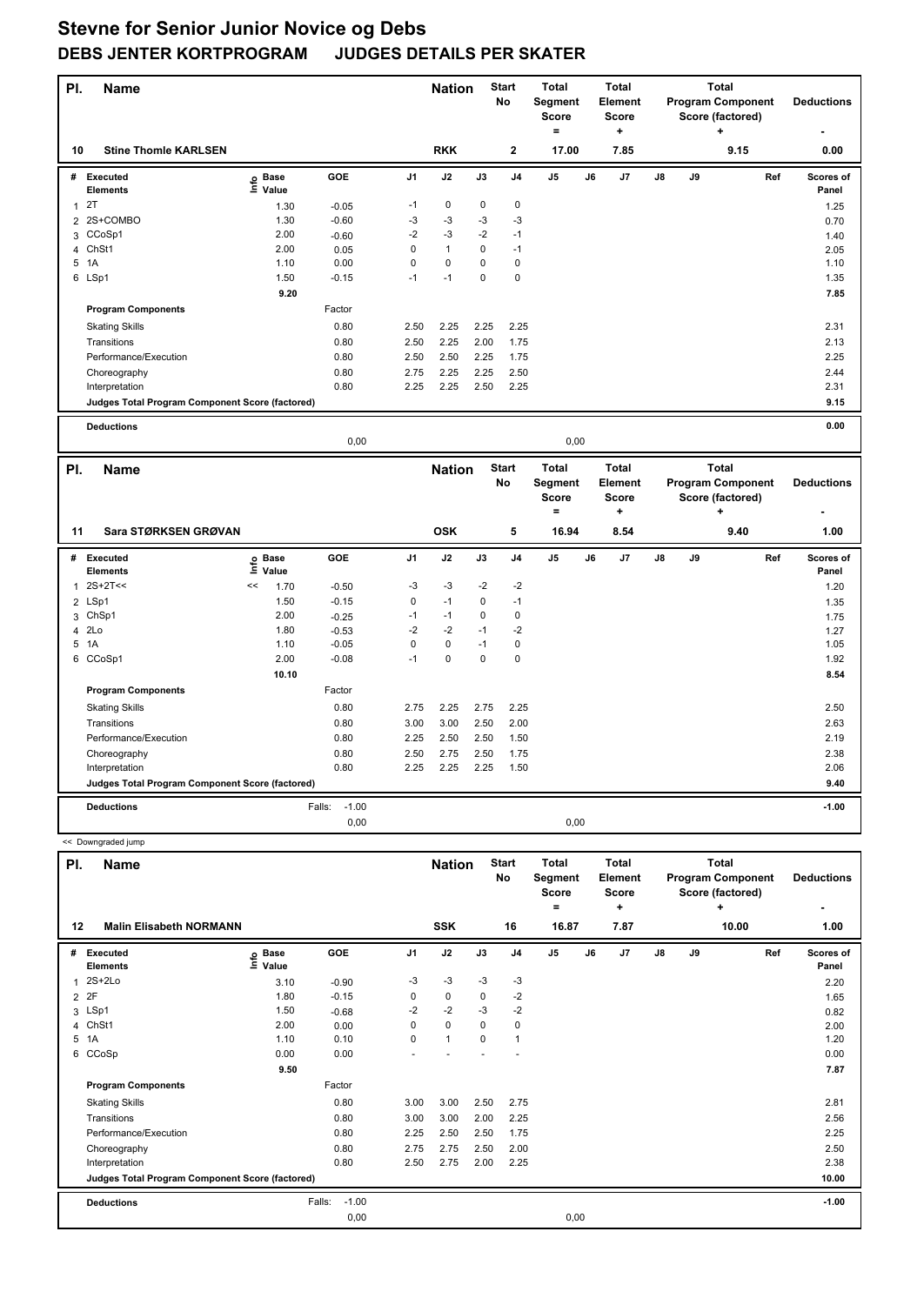| PI.            | <b>Name</b>                                     |                            |         |      | <b>Nation</b> |              | <b>Start</b><br>No | <b>Total</b><br>Segment<br>Score<br>$=$ |    | <b>Total</b><br><b>Element</b><br><b>Score</b><br>٠ |    |    | <b>Total</b><br><b>Program Component</b><br>Score (factored)<br>÷ |     | <b>Deductions</b>  |
|----------------|-------------------------------------------------|----------------------------|---------|------|---------------|--------------|--------------------|-----------------------------------------|----|-----------------------------------------------------|----|----|-------------------------------------------------------------------|-----|--------------------|
| 13             | <b>Aina WELDE</b>                               |                            |         |      | <b>TSK</b>    |              | 13                 | 16.59                                   |    | 8.19                                                |    |    | 8.40                                                              |     | 0.00               |
|                | # Executed<br><b>Elements</b>                   | e Base<br>⊑ Value          | GOE     | J1   | J2            | J3           | J4                 | J5                                      | J6 | J7                                                  | J8 | J9 |                                                                   | Ref | Scores of<br>Panel |
| $\mathbf{1}$   | 1A                                              | 1.10                       | 0.00    | 0    | 0             | 0            | $\pmb{0}$          |                                         |    |                                                     |    |    |                                                                   |     | 1.10               |
| 2              | LSp1                                            | 1.50                       | $-0.30$ | $-1$ | $-2$          | 0            | $-1$               |                                         |    |                                                     |    |    |                                                                   |     | 1.20               |
|                | $3 \quad 2S+T$                                  | 1.30                       | $-0.60$ | -3   | $-3$          | -3           | $-3$               |                                         |    |                                                     |    |    |                                                                   |     | 0.70               |
| 4              | ChSp1                                           | 2.00                       | 0.00    | 0    | $\mathbf 0$   | 0            | $\pmb{0}$          |                                         |    |                                                     |    |    |                                                                   |     | 2.00               |
|                | 5 2Lo                                           | 1.80                       | $-0.08$ | 0    | $\pmb{0}$     | $-1$         | $\pmb{0}$          |                                         |    |                                                     |    |    |                                                                   |     | 1.72               |
|                | 6 CCoSp1                                        | 2.00                       | $-0.53$ | $-2$ | $-2$          | $-1$         | $-2$               |                                         |    |                                                     |    |    |                                                                   |     | 1.47               |
|                |                                                 | 9.70                       |         |      |               |              |                    |                                         |    |                                                     |    |    |                                                                   |     | 8.19               |
|                | <b>Program Components</b>                       |                            | Factor  |      |               |              |                    |                                         |    |                                                     |    |    |                                                                   |     |                    |
|                | <b>Skating Skills</b>                           |                            | 0.80    | 2.50 | 2.00          | 2.50         | 2.25               |                                         |    |                                                     |    |    |                                                                   |     | 2.31               |
|                | Transitions                                     |                            | 0.80    | 2.00 | 1.50          | 2.00         | 1.75               |                                         |    |                                                     |    |    |                                                                   |     | 1.81               |
|                | Performance/Execution                           |                            | 0.80    | 2.00 | 2.25          | 2.25         | 2.50               |                                         |    |                                                     |    |    |                                                                   |     | 2.25               |
|                | Choreography                                    |                            | 0.80    | 2.00 | 1.50          | 2.50         | 2.00               |                                         |    |                                                     |    |    |                                                                   |     | 2.00               |
|                | Interpretation                                  |                            | 0.80    | 1.75 | 2.00          | 2.50         | 2.25               |                                         |    |                                                     |    |    |                                                                   |     | 2.13               |
|                | Judges Total Program Component Score (factored) |                            |         |      |               |              |                    |                                         |    |                                                     |    |    |                                                                   |     | 8.40               |
|                |                                                 |                            |         |      |               |              |                    |                                         |    |                                                     |    |    |                                                                   |     |                    |
|                | <b>Deductions</b>                               |                            |         |      |               |              |                    |                                         |    |                                                     |    |    |                                                                   |     | 0.00               |
|                |                                                 |                            | 0,00    |      |               |              |                    | 0,00                                    |    |                                                     |    |    |                                                                   |     |                    |
| PI.            | <b>Name</b>                                     |                            |         |      | <b>Nation</b> |              | <b>Start</b>       | <b>Total</b>                            |    | <b>Total</b>                                        |    |    | <b>Total</b>                                                      |     |                    |
|                |                                                 |                            |         |      |               |              | No                 | Segment                                 |    | Element                                             |    |    | <b>Program Component</b>                                          |     | <b>Deductions</b>  |
|                |                                                 |                            |         |      |               |              |                    | <b>Score</b>                            |    | <b>Score</b>                                        |    |    | Score (factored)                                                  |     |                    |
|                |                                                 |                            |         |      |               |              |                    | ۰                                       |    | ٠                                                   |    |    | ٠                                                                 |     |                    |
| 14             | <b>Linnea DAHLE</b>                             |                            |         |      | <b>OSK</b>    |              | 11                 | 16.16                                   |    | 6.96                                                |    |    | 9.20                                                              |     | 0.00               |
| #              | <b>Executed</b>                                 |                            | GOE     | J1   | J2            | J3           | J <sub>4</sub>     | J5                                      | J6 | J7                                                  | J8 | J9 |                                                                   | Ref | Scores of          |
|                | Elements                                        | e Base<br>≡ Value<br>Value |         |      |               |              |                    |                                         |    |                                                     |    |    |                                                                   |     | Panel              |
| $\mathbf{1}$   | 2T<<                                            | <<<br>0.40                 | $-0.30$ |      |               |              |                    |                                         |    |                                                     |    |    |                                                                   |     |                    |
| $\overline{2}$ | LSp1                                            |                            |         | -3   | -3            | -3           | -3                 |                                         |    |                                                     |    |    |                                                                   |     | 0.10               |
| 3 1A           |                                                 | 1.50                       | 0.13    | 0    | $\mathbf{1}$  | $\pmb{0}$    | $\pmb{0}$          |                                         |    |                                                     |    |    |                                                                   |     | 1.63               |
| 4              |                                                 | 1.10                       | $-0.60$ | -3   | -3            | -3           | -3                 |                                         |    |                                                     |    |    |                                                                   |     | 0.50               |
|                | ChSp1                                           | 2.00                       | 0.18    | 0    | $\mathbf 0$   | $\mathbf{1}$ | $\pmb{0}$          |                                         |    |                                                     |    |    |                                                                   |     | 2.18               |
|                | 5 2Lo<<+1Lo                                     | 1.00<br><<                 | $-0.30$ | -3   | $-3$          | $-3$         | $-3$               |                                         |    |                                                     |    |    |                                                                   |     | 0.70               |
|                | 6 CCoSp1                                        | 2.00                       | $-0.15$ | $-1$ | $\mathbf 0$   | $\mathbf 0$  | $-1$               |                                         |    |                                                     |    |    |                                                                   |     | 1.85               |
|                |                                                 | 8.00                       |         |      |               |              |                    |                                         |    |                                                     |    |    |                                                                   |     | 6.96               |
|                | <b>Program Components</b>                       |                            | Factor  |      |               |              |                    |                                         |    |                                                     |    |    |                                                                   |     |                    |
|                | <b>Skating Skills</b>                           |                            | 0.80    | 2.00 | 2.50          | 2.50         | 1.75               |                                         |    |                                                     |    |    |                                                                   |     | 2.19               |
|                | Transitions                                     |                            | 0.80    | 2.25 | 2.50          | 2.25         | 2.25               |                                         |    |                                                     |    |    |                                                                   |     | 2.31               |
|                | Performance/Execution                           |                            | 0.80    | 2.25 | 2.50          | 2.25         | 2.00               |                                         |    |                                                     |    |    |                                                                   |     | 2.25               |
|                | Choreography                                    |                            | 0.80    | 2.50 | 2.25          | 2.25         | 2.50               |                                         |    |                                                     |    |    |                                                                   |     | 2.38               |
|                | Interpretation                                  |                            | 0.80    | 2.50 | 2.75          | 2.50         | 1.75               |                                         |    |                                                     |    |    |                                                                   |     | 2.38               |
|                | Judges Total Program Component Score (factored) |                            |         |      |               |              |                    |                                         |    |                                                     |    |    |                                                                   |     | 9.20               |
|                |                                                 |                            |         |      |               |              |                    |                                         |    |                                                     |    |    |                                                                   |     |                    |
|                | <b>Deductions</b>                               |                            | 0,00    |      |               |              |                    | 0,00                                    |    |                                                     |    |    |                                                                   |     | 0.00               |
|                | << Downgraded jump                              |                            |         |      |               |              |                    |                                         |    |                                                     |    |    |                                                                   |     |                    |
|                |                                                 |                            |         |      |               |              |                    |                                         |    |                                                     |    |    |                                                                   |     |                    |
| PI.            | Name                                            |                            |         |      | <b>Nation</b> |              | <b>Start</b><br>No | Total<br>Segment<br>Score               |    | <b>Total</b><br>Element<br>Score                    |    |    | <b>Total</b><br><b>Program Component</b><br>Score (factored)      |     | <b>Deductions</b>  |
|                | Malin JAKORSEN                                  |                            |         |      | <b>RKK</b>    |              | 19                 | =<br>15.59                              |    | $\ddot{}$<br>8.64                                   |    |    | ÷<br>795                                                          |     | ٠<br>1.00          |

| 15 | <b>Malin JAKOBSEN</b>                           |                            |                   |      | <b>BKK</b>  |      | 19             | 15.59          |      | 8.64 |               |    | 7.95 |     | 1.00               |
|----|-------------------------------------------------|----------------------------|-------------------|------|-------------|------|----------------|----------------|------|------|---------------|----|------|-----|--------------------|
| #  | <b>Executed</b><br><b>Elements</b>              | e Base<br>≡ Value<br>Value | <b>GOE</b>        | J1   | J2          | J3   | J <sub>4</sub> | J <sub>5</sub> | J6   | J7   | $\mathsf{J}8$ | J9 |      | Ref | Scores of<br>Panel |
|    | $1 \t1A$                                        | 1.10                       | 0.00              | 0    | $\mathbf 0$ | 0    | 0              |                |      |      |               |    |      |     | 1.10               |
|    | 2 2S+1T                                         | 1.70                       | 0.00              | 0    | $\mathbf 0$ | 0    | 0              |                |      |      |               |    |      |     | 1.70               |
|    | 3 LSp1                                          | 1.50                       | $-0.23$           | 0    | $-1$        | $-1$ | $-1$           |                |      |      |               |    |      |     | 1.27               |
|    | 4 ChSp1                                         | 2.00                       | 0.05              | 0    | $\mathbf 0$ |      | $-1$           |                |      |      |               |    |      |     | 2.05               |
|    | 5 2Lo                                           | 1.80                       | $-0.90$           | -3   | -3          | -3   | $-3$           |                |      |      |               |    |      |     | 0.90               |
|    | 6 CCoSp1                                        | 2.00                       | $-0.38$           | $-2$ | $\mathbf 0$ | $-2$ | $-1$           |                |      |      |               |    |      |     | 1.62               |
|    |                                                 | 10.10                      |                   |      |             |      |                |                |      |      |               |    |      |     | 8.64               |
|    | <b>Program Components</b>                       |                            | Factor            |      |             |      |                |                |      |      |               |    |      |     |                    |
|    | <b>Skating Skills</b>                           |                            | 0.80              | 2.00 | 2.50        | 2.50 | 2.00           |                |      |      |               |    |      |     | 2.25               |
|    | Transitions                                     |                            | 0.80              | 1.75 | 1.75        | 2.00 | 2.00           |                |      |      |               |    |      |     | 1.88               |
|    | Performance/Execution                           |                            | 0.80              | 1.75 | 2.25        | 2.25 | 1.75           |                |      |      |               |    |      |     | 2.00               |
|    | Choreography                                    |                            | 0.80              | 2.00 | 2.00        | 2.00 | 1.75           |                |      |      |               |    |      |     | 1.94               |
|    | Interpretation                                  |                            | 0.80              | 1.75 | 2.00        | 2.00 | 1.75           |                |      |      |               |    |      |     | 1.88               |
|    | Judges Total Program Component Score (factored) |                            |                   |      |             |      |                |                |      |      |               |    |      |     | 7.95               |
|    | <b>Deductions</b>                               |                            | Falls:<br>$-1.00$ |      |             |      |                |                |      |      |               |    |      |     | $-1.00$            |
|    |                                                 |                            | 0,00              |      |             |      |                |                | 0,00 |      |               |    |      |     |                    |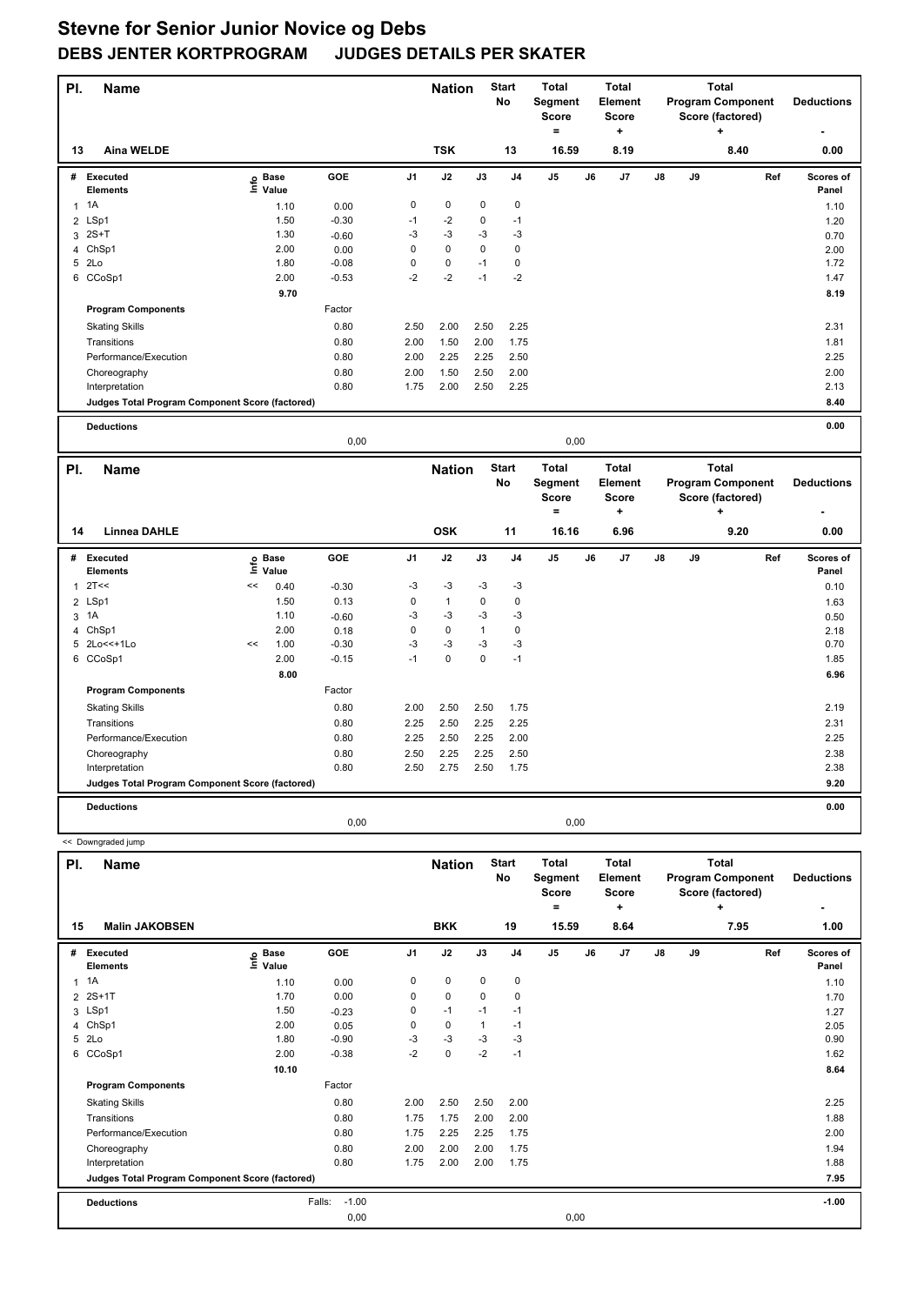| PI.            | <b>Name</b>                                     |    |                   |         |                | <b>Nation</b> |          | <b>Start</b><br><b>No</b> | Total<br>Segment<br><b>Score</b><br>۰ |      | <b>Total</b><br>Element<br><b>Score</b><br>٠ |    |    | Total<br><b>Program Component</b><br>Score (factored)<br>٠ | <b>Deductions</b>  |
|----------------|-------------------------------------------------|----|-------------------|---------|----------------|---------------|----------|---------------------------|---------------------------------------|------|----------------------------------------------|----|----|------------------------------------------------------------|--------------------|
| 16             | Anna SOLBERG                                    |    |                   |         |                | <b>TSK</b>    |          | 10                        | 15.05                                 |      | 7.00                                         |    |    | 8.05                                                       | 0.00               |
| #              | <b>Executed</b><br><b>Elements</b>              |    | e Base<br>⊆ Value | GOE     | J <sub>1</sub> | J2            | J3       | J <sub>4</sub>            | J <sub>5</sub>                        | J6   | J <sub>7</sub>                               | J8 | J9 | Ref                                                        | Scores of<br>Panel |
| 1              | 2S                                              |    | 1.30              | $-0.25$ | $-1$           | $-1$          | $-2$     | $-1$                      |                                       |      |                                              |    |    |                                                            | 1.05               |
| $\overline{2}$ | 1A                                              |    | 1.10              | 0.00    | 0              | 0             | 0        | 0                         |                                       |      |                                              |    |    |                                                            | 1.10               |
| 3              | LSp1                                            |    | 1.50              | $-0.30$ | $-2$           | $-1$          | $\Omega$ | $-1$                      |                                       |      |                                              |    |    |                                                            | 1.20               |
| 4              | ChSp1                                           |    | 2.00              | $-0.25$ | $-1$           | $\mathbf 0$   | 0        | $-1$                      |                                       |      |                                              |    |    |                                                            | 1.75               |
| 5              | 2Lo<<+COMBO                                     | << | 0.50              | $-0.30$ | $-3$           | $-3$          | $-3$     | $-3$                      |                                       |      |                                              |    |    |                                                            | 0.20               |
| 6              | CCoSp1                                          |    | 2.00              | $-0.30$ | $-1$           | $-1$          | $\Omega$ | $-2$                      |                                       |      |                                              |    |    |                                                            | 1.70               |
|                |                                                 |    | 8.40              |         |                |               |          |                           |                                       |      |                                              |    |    |                                                            | 7.00               |
|                | <b>Program Components</b>                       |    |                   | Factor  |                |               |          |                           |                                       |      |                                              |    |    |                                                            |                    |
|                | <b>Skating Skills</b>                           |    |                   | 0.80    | 2.00           | 2.25          | 2.50     | 1.50                      |                                       |      |                                              |    |    |                                                            | 2.06               |
|                | Transitions                                     |    |                   | 0.80    | 2.25           | 2.00          | 2.00     | 1.25                      |                                       |      |                                              |    |    |                                                            | 1.88               |
|                | Performance/Execution                           |    |                   | 0.80    | 2.25           | 2.25          | 2.25     | 1.50                      |                                       |      |                                              |    |    |                                                            | 2.06               |
|                | Choreography                                    |    |                   | 0.80    | 2.00           | 2.00          | 2.25     | 1.75                      |                                       |      |                                              |    |    |                                                            | 2.00               |
|                | Interpretation                                  |    |                   | 0.80    | 2.00           | 2.25          | 2.50     | 1.50                      |                                       |      |                                              |    |    |                                                            | 2.06               |
|                | Judges Total Program Component Score (factored) |    |                   |         |                |               |          |                           |                                       |      |                                              |    |    |                                                            | 8.05               |
|                | <b>Deductions</b>                               |    |                   |         |                |               |          |                           |                                       |      |                                              |    |    |                                                            | 0.00               |
|                |                                                 |    |                   | 0,00    |                |               |          |                           |                                       | 0,00 |                                              |    |    |                                                            |                    |

 << Downgraded jump **Name Deductions - Nation** Start Total **Segment Score = Total Element Score + Total Program Component Score (factored) + PI.** Name **Start PI.** Nation Start **No # Executed Elements Base Value GOE J1 J2 J3 J4 J5 J6 J7 J8 J9 Scores of Panel** 1 1.30 -0.60 -3 -3 -3 -3 **Ref**  المسلم المسلم المسلم المسلم المسلم المسلم المسلم المسلم المسلم المسلم المسلم المسلم المسلم المسلم المسلم المسل<br>2S+COMBO 1.30 -0.60 -3 -3 -3 -3<br>2S+COMBO 1.30 -0.60 -3 -3 -3 -3  **17 Stine ABRAHAMSON SSK 1 12.15 6.95 7.20 2.00** 2 ChSt1 2.00 -0.25 -1 0 0 -1 1.75 3 LSp1 1.50 -0.15 -1 -1 0 0 1.35 4 1A 1.10 0.00 0 0 0 0 1.10 1.10  $5$  2Lo<<  $\leq$  0.50  $-0.30$   $-3$   $-3$   $-3$   $-3$   $-3$   $-3$   $-13$ 6 CCoSp1 2.00 -0.15 -1 -1 0 0 1.85  **8.40 6.95 Program Components**  Skating Skills **1.75** 1.75 2.00 2.50 Factor 0.80 2.00 Transitions 0.80 2.00 1.75 1.75 2.00 1.88 Performance/Execution 0.80 1.75 1.50 1.75 1.50 1.63 Choreography 0.80 2.00 1.75 2.00 2.00 1.94 Interpretation 0.80 1.75 1.50 1.50 1.50 1.56 **Deductions** Falls: -2.00 **-2.00 Judges Total Program Component Score (factored) 7.20** 0,00 0,00

<< Downgraded jump